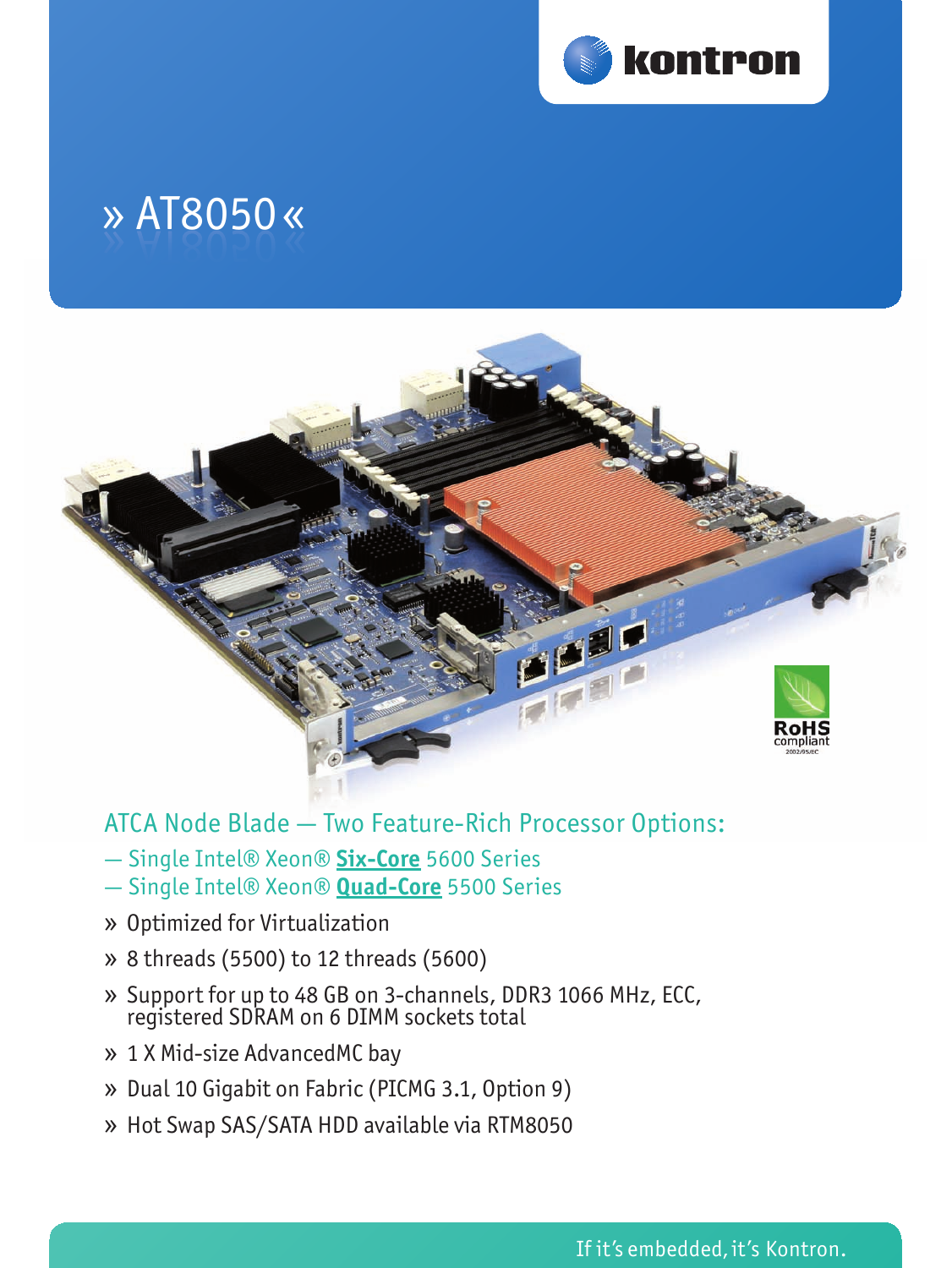# **AT8050**

# **AdvancedTCA / AdvancedMC Open Modular Solutions**

The Kontron AT8050 AdvancedTCA processor board redefines the design possibilities with a new Intel® microarchitecture processor, which offers greater efficiency and performance.

The AT8050 is a single-socket design with two feature-rich processor options: an Intel Xeon Quad-Core 5500 (45nm) processor; or an Intel Xeon Six-Core 5600 (32nm) processor. Both feature an Integrated Memory Controller, Turbo Boost Technology, Intel® QuickPath interconnect, and Intel® Hyper-Threading Technology (SMT).

The overall performance of the Kontron AT8050 will handle even the most demanding storage, medical imaging, security, and communications infrastructure applications.

With the available AdvancedMC bay, wireless/telecom equipment manufacturers can add multiple functionality with an assortment of Kontron AMC modules such as the Kontron AM42xx series of Intelligent packet processor AMC modules, designed with the OCTEON Plus 5650 Network Service MIPS Processor from Cavium Networks.

| <b>Processor</b>             | Single Intel® Xeon® Six-Core 5600 (12 MB Cache) Processor<br>Single Intel® Xeon® Quad-Core 5500 (8 MB Cache) Processor         |  |
|------------------------------|--------------------------------------------------------------------------------------------------------------------------------|--|
|                              | Passive heatsink                                                                                                               |  |
|                              | Virtualization Technology supported                                                                                            |  |
| <b>Chipset</b>               | Intel® 5520 I/O Hub (36D) and I/O Controller Hub (ICH10R)                                                                      |  |
| <b>Bus interface</b>         | CPU QuickPath Interconnect delivering up to 5.86 GT/s/lane                                                                     |  |
|                              | PCIe                                                                                                                           |  |
| <b>Expansion slots</b>       | 1 Mid-size AdvancedMC bay                                                                                                      |  |
|                              | x4 PCI Express                                                                                                                 |  |
|                              | 2x1000Base-BX Ports common option, 4x1000Base-BX in fat pipe                                                                   |  |
|                              | Dual port SAS/SATA                                                                                                             |  |
| <b>System Memory</b>         | Up to 48 GB on 6 latching sockets of VLP DDR-3 1066MHz RDIMM SDRAM                                                             |  |
|                              | ECC and S4EC/D4ED support                                                                                                      |  |
|                              | 3 DDR-3 channels; 2 DIMM per channel                                                                                           |  |
| <b>Flash Memory</b>          | Two redundant flash BIOS (Field software upgradeable)                                                                          |  |
|                              | Roll back functionality controlled by IPMC                                                                                     |  |
| <b>Storage</b>               | 4 ports SAS/SATA available using RTM with the LSISAS1064e                                                                      |  |
|                              | USB SSD Flash daughter board (4GB minimum with many available sizes)                                                           |  |
|                              | iSCSI via 82599 fabric interface; SATA AMC with ICH10 controller                                                               |  |
| I/O                          | Front Panel: Serial (RJ-45), 2 i82576 Management LAN (RJ-45), 2 USB                                                            |  |
|                              | PCIe Gen2 (5Gb/s) in Update Channel (AMC Carrier ATCA blade)                                                                   |  |
|                              | Intel i82599 10Gb/s or 1Gb/s Ethernet Controller to Fabric Interface                                                           |  |
|                              | Two Intel i82576EB 1Gb/s to the Base Interface                                                                                 |  |
|                              | Synchronisation Clocks Interface support                                                                                       |  |
| <b>Reliability</b>           | MTBF: > 105 000 hours @ 40°C/104°F (Telcordia SR-332, issue 2); no hard-disk                                                   |  |
| Safety / EMC                 | Safety: CB report to IEC 60950-1: 2005, CE Mark to EN 60950-1:2006, meets or exceeds UL/CSA 60950-1;                           |  |
|                              | EMC: FCC Part 15, Class B; CE Mark to EN 300 386, EN 55022 and EN 55024; meets GR-1089 (NEBS)                                  |  |
| <b>Board Specifications</b>  | PICMG 3.0R3 / 3.1 Option 9, Option 2                                                                                           |  |
|                              | PICMG AMC.OR2 / AMC.1 Type 4/ AMC.2 Type E2 & Type 4 compliant/ AMC.3                                                          |  |
|                              | PICMG HPM.1; IPMI 2.0                                                                                                          |  |
| <b>Target Certifications</b> | NEBS Level 3 (designed for); CP-TA TPM 1.1                                                                                     |  |
| <b>RTM</b>                   | Hot Swap SAS/SATA Hard Disk; 2x USB, 2x SFP, SAS controller; PCI Express Hot Plug; Serial RJ-45; and external SAS<br>connector |  |